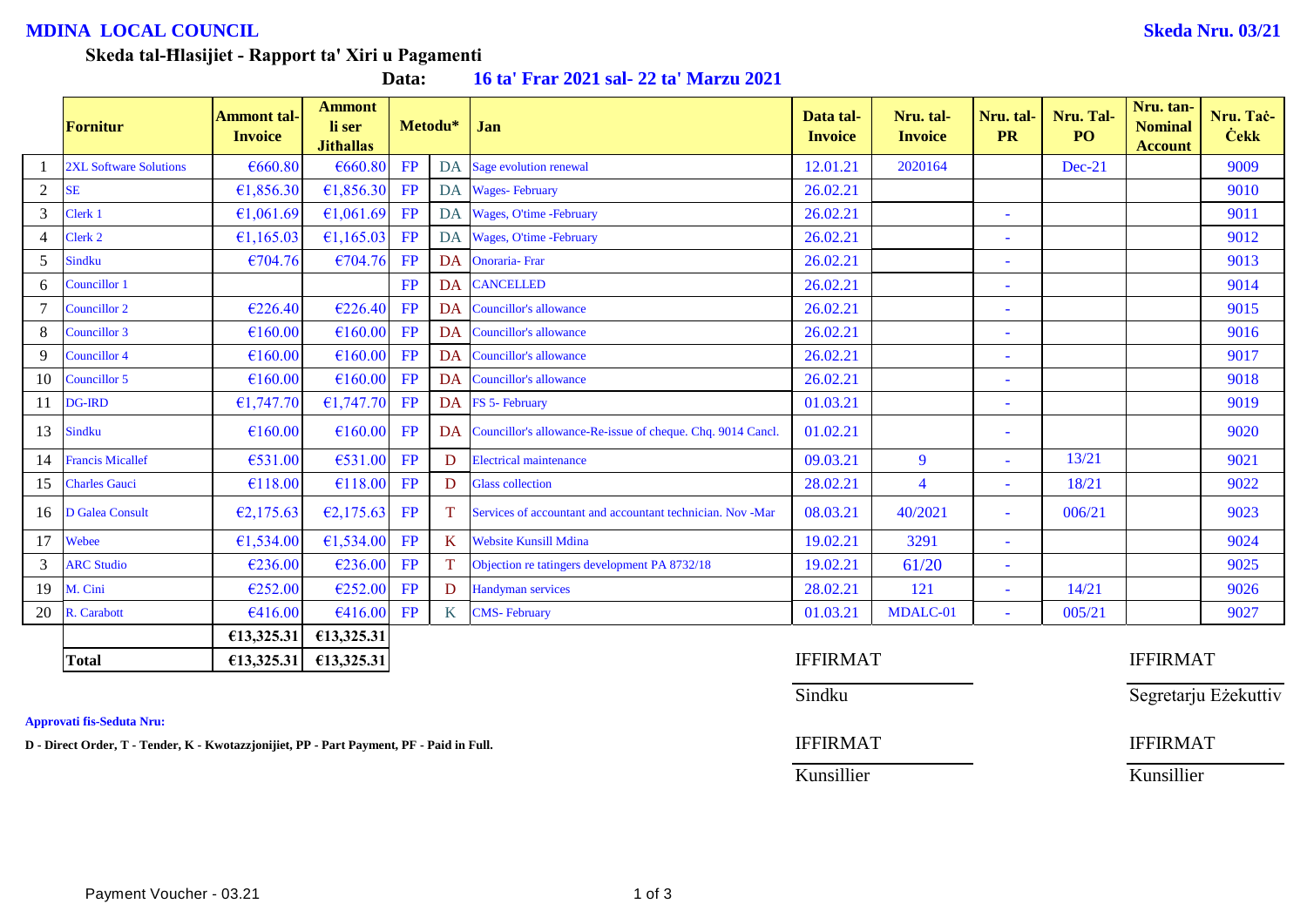# **MDINA LOCAL COUNCIL Skeda Nru. 03/21**

# **Skeda tal-Ħlasijiet - Rapport ta' Xiri u Pagamenti**

**Data: 16 ta' Frar 2021 sal- 22 ta' Marzu 2021**

|    | Fornitur                     | <b>Ammont tal-</b><br><b>Invoice</b> | tiffranka  |           | Metodu* | Deskrizzjoni                      | Data tal-<br><b>Invoice</b> | Nru. tal-<br><b>Invoice</b> | Nru. tal-<br><b>PR</b> | Nru. Tal-<br>PO | Nru. tan-<br><b>Nominal</b><br><b>Account</b> | Nru. Tač-<br><b>Cekk</b> |
|----|------------------------------|--------------------------------------|------------|-----------|---------|-----------------------------------|-----------------------------|-----------------------------|------------------------|-----------------|-----------------------------------------------|--------------------------|
| 21 | <b>Waste Collection</b>      | €2,353.77                            | €2,353.77  | FP        | T.      | Street sweeping- Jan '20          | 31.01.21                    | 210039                      |                        |                 |                                               | 9028                     |
| 22 | <b>Waste Collection</b>      | €2,353.77                            | E2,353.77  | FP        | T.      | <b>Street sweeping-February</b>   | 28.02.21                    | 210105                      |                        |                 |                                               | 9028                     |
| 23 | Floorpul                     | €68.16                               | €68.16     | FP        | D       | Cleaning services- January 2021   | 24.02.21                    | <b>MDN/21/01</b>            |                        |                 |                                               | 9029                     |
| 24 | Go plc                       | €93.40                               | €93.40     | <b>FP</b> | DA      | Calls and charges                 | 03.02.21                    | 72557109                    |                        | 003/21          |                                               | 9030                     |
| 25 | Go plc                       | €39.37                               | €39.37     | FP        |         | DA Calls and charges              | 03.02.21                    | 72557304                    |                        |                 |                                               | 9030                     |
| 26 | Go plc                       | €81.86                               | €81.86     | <b>FP</b> | DA      | Calls and charges                 | 03.03.21                    | 72982634                    |                        |                 |                                               | 9030                     |
| 27 | Go plc                       | €39.37                               | €39.37     | FP        |         | DA Calls and charges              | 03.03.21                    | 72982884                    |                        |                 |                                               | 9030                     |
| 28 | <b>WasteServ</b>             | €71.27                               | €71.27     | FP        |         | DA Tipping fees                   | 15.02.21                    | 100051                      |                        |                 |                                               | 9031                     |
| 29 | <b>WM Environmental</b>      | €888.00                              | €888.00    | FP        | T.      | <b>Waste Collection- February</b> | 09.03.21                    | 41                          |                        |                 |                                               | 9032                     |
| 30 | Intercomp                    | €69.62                               | €69.62     | <b>FP</b> | K.      | <b>Leasing Photocopier</b>        | 28.02.21                    | 415196                      |                        |                 |                                               | 9033                     |
| 31 | <b>Arms</b>                  | €3.05                                | €3.05      | FP        | DA      | W & E- Casino Notabile            | 03.03.21                    | 31529939                    |                        |                 |                                               | 9034                     |
| 32 | Melita                       | €36.50                               | €36.50     | FP        |         | <b>DA</b> ANPR Internet           | 01.03.21                    | 111126352                   |                        |                 |                                               | 9035                     |
| 33 | <b>Bernardine Warrington</b> | €40.00                               | €40.00     | FP        | D       | Refund cat food re Scheme         | 02.02.21                    | 35                          |                        |                 |                                               | 9036                     |
| 34 | <b>Bernardine Warrington</b> | €40.00                               | €40.00     | FP        | D       | Refund cat food re Scheme         | 08.03.21                    | 36                          |                        |                 |                                               | 9036                     |
| 35 |                              |                                      |            | FP        |         |                                   |                             |                             |                        |                 |                                               |                          |
| 36 |                              |                                      |            | FP        |         |                                   |                             |                             |                        |                 |                                               |                          |
| 37 |                              |                                      |            | <b>FP</b> |         |                                   |                             |                             |                        |                 |                                               |                          |
| 38 |                              |                                      |            | <b>FP</b> |         |                                   |                             |                             |                        |                 |                                               |                          |
| 39 |                              |                                      |            | <b>FP</b> |         |                                   |                             |                             |                        |                 |                                               |                          |
| 40 |                              |                                      |            | <b>FP</b> |         |                                   |                             |                             |                        |                 |                                               |                          |
|    | Sub Total c/f                | €6,178.14                            | €6,178.14  |           |         |                                   |                             |                             |                        |                 |                                               |                          |
|    | Sub Total b/f                | £13,325.31                           | €13,325.31 |           |         |                                   |                             |                             |                        |                 |                                               |                          |

**Approvati fis-Seduta Nru:**

**D** - Direct Order, T - Tender, K - Kwotazzjonijiet, PP - Part Payment, PF - Paid in Full. **IFFIRMAT** IFFIRMAT

**Total €19,503.45 €19,503.45** IFFIRMAT IFFIRMAT

Sindku Sindku Segretarju Eżekuttiv

Kunsillier Kunsillier